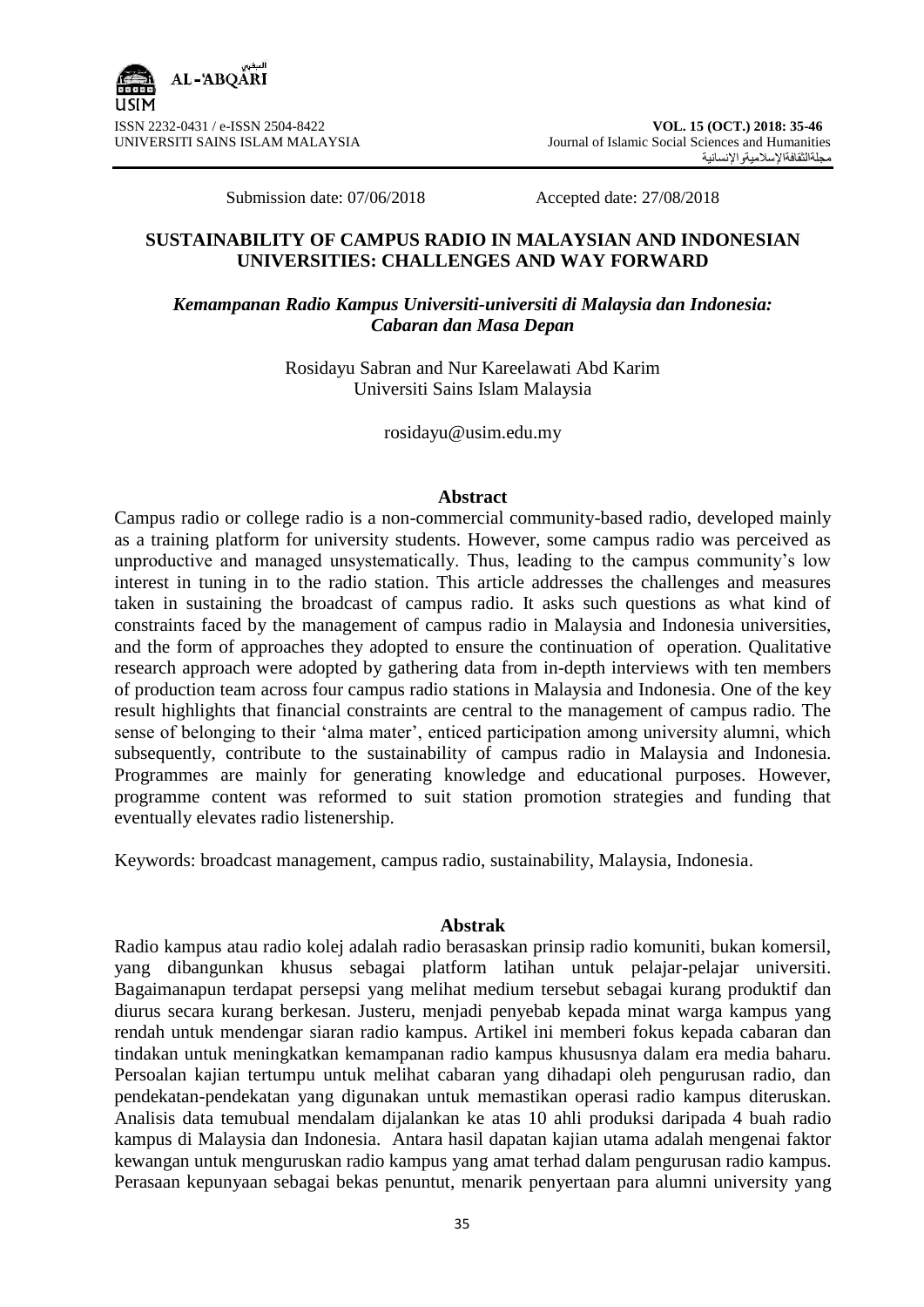akhirnya menyumbang kepada kemampanan operasi radio kampus di Malaysia dan Indonesia. Program-program adalah bersifat menjana pengetahuan bagi tujuan pendidikan. Bagaimanapun, sesetengah stesen radio mengubah kandungan program untuk disesuaikan dengan strategi promosi dan dana bagi meningkatkan jumlah pendengar.

Kata kunci: pengurusan siaran, radio kampus, kemampanan, Malaysia, Indonesia.

### **INTRODUCTION**

According to the Malaysian Communication and Multimedia Commission (MCMC, 2006), campus radio is "a type of low power frequency modulation (FM) radio station that is owned and operated by a university. It provides restricted FM radio service within the territory of a university campus area and for university"s community only." Majority of campus radio or university radio was developed as a platform for academic purposes and talent development. As such, university management have the authority on most of the radio stations operational system. With the advent of digital technology, today"s radio stations have transformed their means from traditional to new media platforms by using the Internet. Radio operation has today diversified their content presentation from mainly relying on mainstream traditional media to imparting social media as a key option.

In Malaysia, most universities set up a radio station for educational purposes. Setting up technological facilities such as on-campus radio is necessary to embark on investment in developing students" communication skills (Norazimah Abd Rashid, Liana Mat Nayan & Aruna Raj A/P Devarajoo, 2016) and social skills. Nurturing cognitive, physical and spiritual strength among students will also produce ideal and holistic individual (Khatijah Othman, Zulkiple Abd Ghani, Maziahtusima Ishak, Siti Rugayah Tibek & Noor Azizi Ismail, 2017). The intention was made success among universities that offer Mass Communication related programme of studies. Currently, Malaysia has only three public local universities that have been granted frequencymodular (FM) campus radio services – University Technology MARA, University Putra Malaysia and University Malaysia Sabah. In this case, MCMC provides a regulatory framework for universities operating with FM frequency radio station in their campuses. The guideline includes among others, information on campus radio licensing and installation requirements (MCMC, 2006).

Institute Technology MARA (ITM) or currently known as Universiti Technology MARA (UiTM) was the first higher education (HE) in Malaysia that owned campus radio back in November 1993 (Bukhory and Sankaran, 1994). However, the station started operation in 1997 from its main campus in Shah Alam under Faculty of Communication and Media Studies. Recent innovation saw digital platform and new media being combined to elevate local human resource and performance, marketability. With the advent of the Internet and streaming technology, a greater number of radio stations were set up. Known as UFM, today the campus radio operation integrates frequency-based radio operation and streaming through 93.5FM. The station is managed by three permanent staff that supervise tasks related to the content, operation and technical facilities. The station broadcast its programmes from Monday until Friday from 10am to 9pm in the evening (Wan Admiza Wan Hassan, personal communication, 2017).

PutraFM, which is managed by the Faculty of Modern Languages and Communication, University Putra Malaysia was initially the first digital campus radio in Malaysia before the title was taken over by UFM. It is wholly managed by the Department of Communication as it is related to the broadcasting field. Broadcasting is one of the core specialization for their Undergraduate level study programme in the field of Broadcasting which is offered at the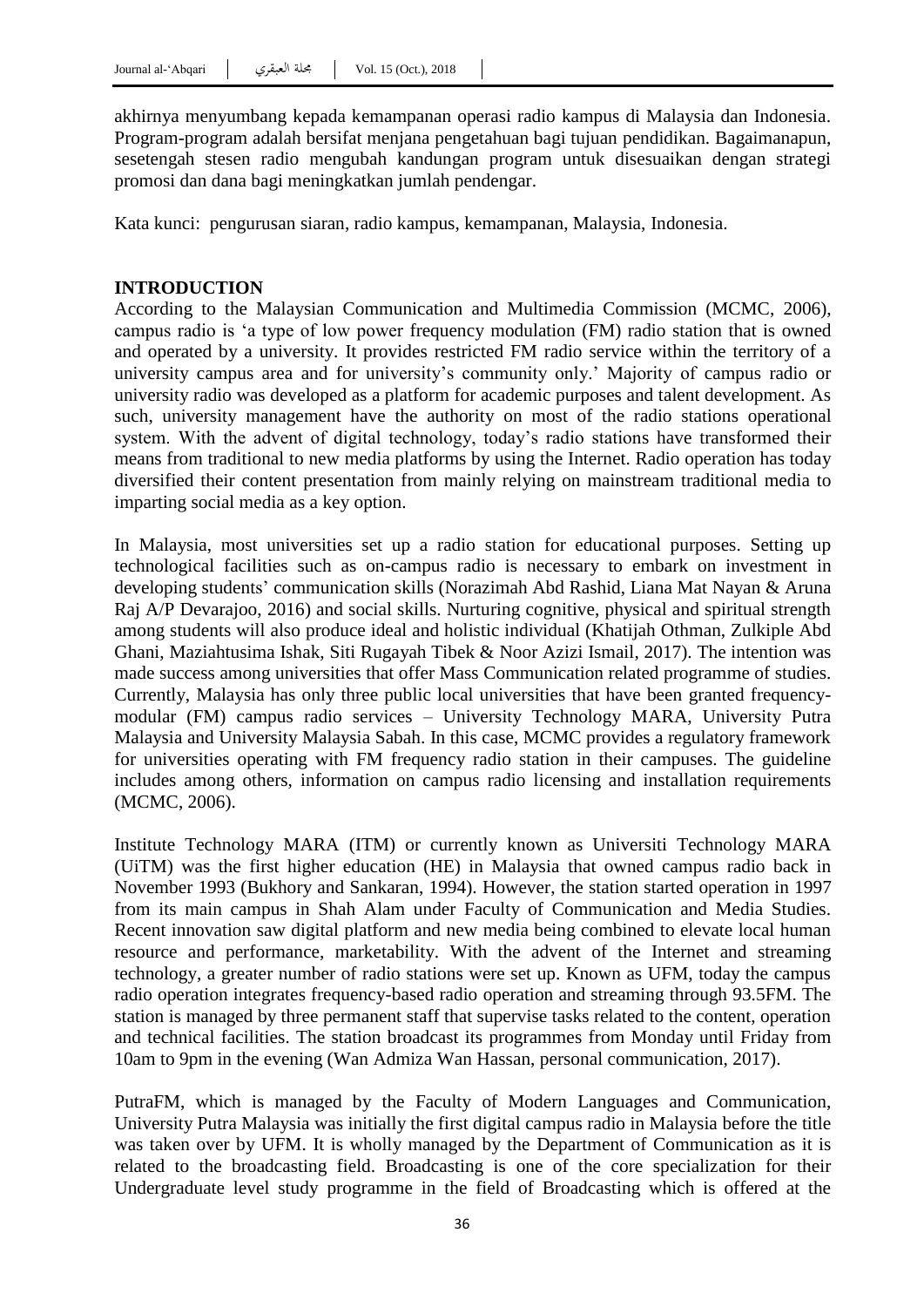department, apart from journalism, corporate communication and human communication. The station serves as a learning platform for some courses related to radio production, scriptwriting and documentary. The station is regulated by the faculty"s management team, which is closely placed under the Putra FM team. Putra FM operates under Selangor FM through 90.7FM (Mohd Nizam Osman, personal communication, 2017).

Universiti Malaysia Sabah (UMS) officiated their campus radio, *Kampus Kita* (KKFM), on 1 July 2010, operates through 91.1FM. The station was set as a channel to boost the image and reputation of UMS in the eyes of the general public, academic and non-academic purposes. Other local public universities operating campus radio are Universiti Kebangsaan Malaysia (UKM), Universiti Islam Antarabangsa Malaysia (IIUM.FM), Universiti Malaysia Perlis (UNIMAP.FM), Universiti Utara Malaysia (UniUtama.FM) (The Star Online, 2004). Multimedia University (Radio MMU) is one of the earliest private universities offering Internet radio since 1998 at its campus in Cyberjaya (Siti Juwairiah Noh, 2005).

As a newcomer within the local higher education (HE hereafter) campus radio networks, Radio USIM starts operation in 2008 as streaming radio. Setting its vision through the lens of *Naqli* and *Aqli* (scriptural and scientific), Radio USIM has many potentials in elevating Islamic *Da'wah* for the *Ummah* through the medium. The objectives are to improvise Radio USIM for the survival of the station, ensuring its operation is well-managed in terms of utilization of facilities and resources for the benefits of the students, faculty members and the Muslim communities. This paper is partially taken from a larger research seeking questions on how managers of campus radio manage the station, factors in shaping their management approach and programming strategies.

We particularly try to compare the issues from both HE in Malaysia and Indonesia by comparing two samples from Malaysia – PutraFM and UFM. Whilst, operational lessons from campus radio abroad, UNISI and UNISIA of Universitas Islam Indonesia (UII) Yogyakarta, Indonesia will also be shared on their administrative approach and factors influencing their administration of campus radio. The Indonesian university is part of USIM"s collaboration initiative for student exchange and other academic related programmes. UNISI started operation in 1975 as community radio under the governance of the university and is fully handled by alumni and students. The radio had transformed their orientation from community-based radio to private system radio (Sdn Bhd) known as PT Radio Prima Universitas Yogyakarta. UNISI"s daily programming starts from 4pm until 1pm in the morning. UII had recently embarked on establishing their second radio station, UNISIA, as a radio for da"wah also in Yogyakarta. However, UII has underlined the operation of the station to be focused on social activities involving da"wah among local communities. The station operates 24 hours daily by streaming platform and by on-air live transmission from 4 pm until 10 pm. The management strategies and efforts of da"wah through radio operation shown by UII"s campus radio stations would assist USIM to strengthen Radio USIM"s operation and listenership.

## **RESEARCH BACKGROUND**

Campus radio is also known as college radio, university radio or student radio based on its operating system. It is a type of radio station that is run by students of a college, university or other educational institution (Sauls, 1998). Initially, it was developed as an experimental station, operating in colleges and universities primarily for educational purposes (Sauls, 2000). Some campus radio stations adopt community-based radio as it serves mainly for the students of a college or university (Osunkunle, 2008) and others may adopt a commercial model (Sauls, 1998). In a study on international community and campus radio in 12 countries, community and campus radio has emerged for several decades since the 1930s using different terms – free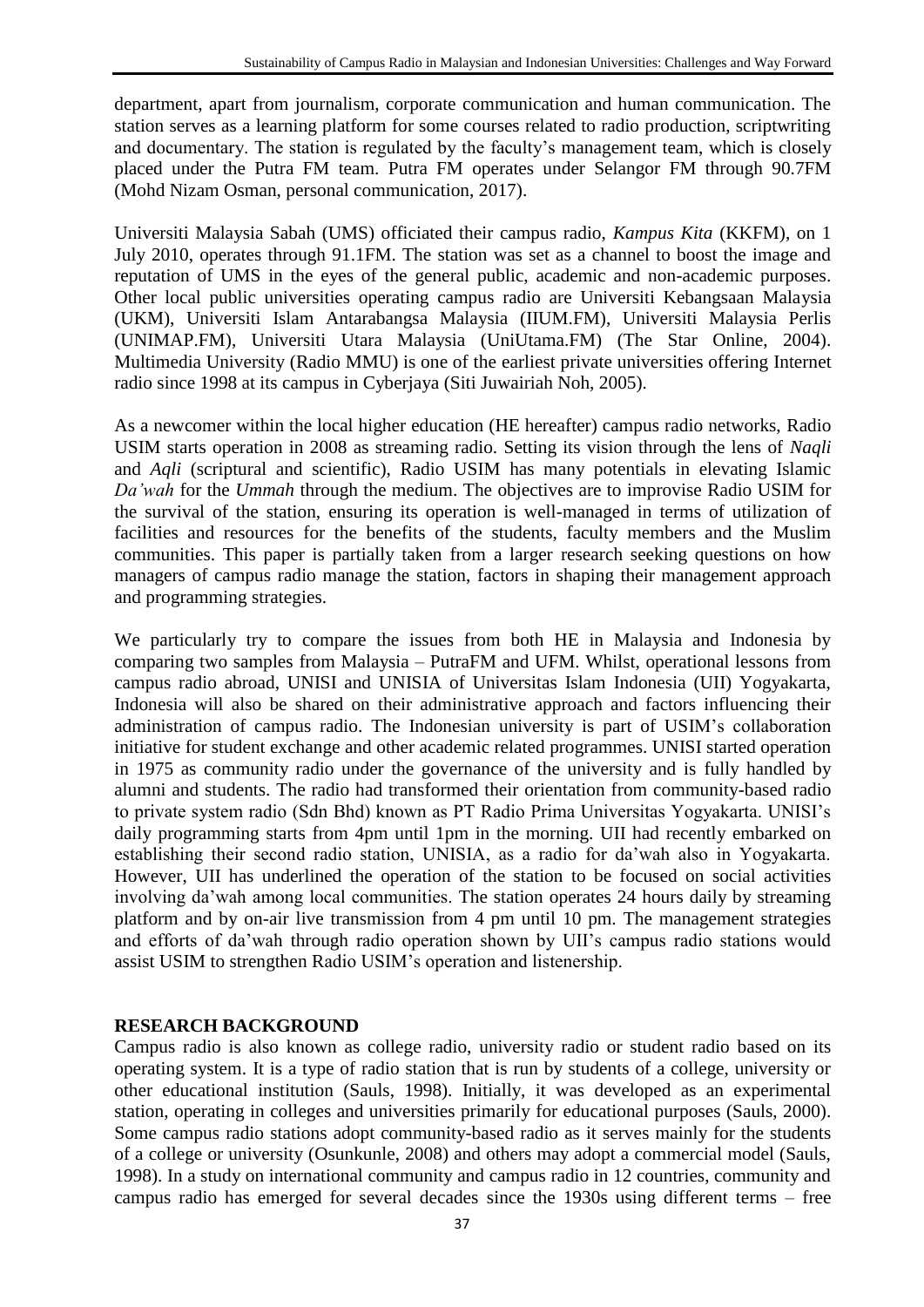radio, alternative radio, student radio and many other categories under radio broadcasting (CRTC, 2009).

Radio is a type of communication technology using electromagnetic waves and radio signals that send information electronically from one place to another, wirelessly. Most radio uses frequency modulation (FM) as the mode of delivering information, apart from electromagnetic radiation (Rahanatha, 2008). Nevertheless, the recent adoption of the Internet and new media has influence media networks to embrace Internet radio through streaming technology. According to Siti Juwairiah (2005), a stream is a series of related packets or data that are divided into small blocks. While streaming is a recent technique of transferring data, that can be processed as a steady and continuous stream. Streaming works as the data arrives, buffered for a few seconds and then begin to playback (Siti Juwairiah, 2005:9). Despite of using streaming technology in their operation, some local universities use the word "FM" together with their station name for branding purposes.

As in commercial radio operation, the structure of campus radio operation is dominantly run by three core individuals or team. A team of students, exclusively manage the daily operation of a campus radio station, with the assistance of faculty advisor and technicians or engineers for consultation on technical, equipment, regulatory compliance. In some cases, however, a team may also include broader community forming a potent combination of a production team. The team works on voluntary basis unless they have long exist in the industry. Some campus radio stations operate to train professional radio personnel that target for broadcasting educational programming. Campus radio stations are non-affiliates of major program providers, thus offering alternative programming to increase listenership (Sauls, 1998). As an educational medium, programming of campus radio is usually a blend of educational programmes adopting some forms of entertainment elements in their content (Raymond, 2016). A campus radio that takes a commercial model needs to develop business strategies that would allow them to remain a central player, particularly on multi-platforms. Developing integration of new format, genre and interactivity that suits audience trend would guarantee success (Franquet and Montoya, 2014).

Campus radio also serves as a training platform for students who are majoring in communication and media related programmes or non-media pertaining to communication and media studies. Their participation is mainly voluntary and based on interest. They are nonprofessional that work as a part-timer (Sauls, 1995) and it becomes a platform for grooming individual personality particularly as radio announcer (Serwornoo, 2016). Two primary functions of college radio are first, for disseminating information and secondly as an entertainment tool. Studies show that college radio has excellent opportunities to "fill in the void by providing airspace for unsigned, experimental and outsiders" to share their talents and content with the society (Waits, 2007: 83). It is also used as an entertainment tool in which they emphasize on the production of music and entertainment that briefly discusses the role of alternative music (Sauls, 2000) or the do-it-yourself or DIY spirit of amateur radio (Bloch, 1980).

Fanteux (2013) states that on-campus radio is initially closed-circuit radios within the campus building before they embrace to frequency modulation (FM) broadcasting. In Canada, FM regulation has aided campus stations in realising their goal among the local community. Such mode of operation acquires radio station to gain a license from the government and ensuring "that campus stations do their best to reflect and represent the communities within which they are licensed". In other words, radio is a medium for socialisation and cultural tool.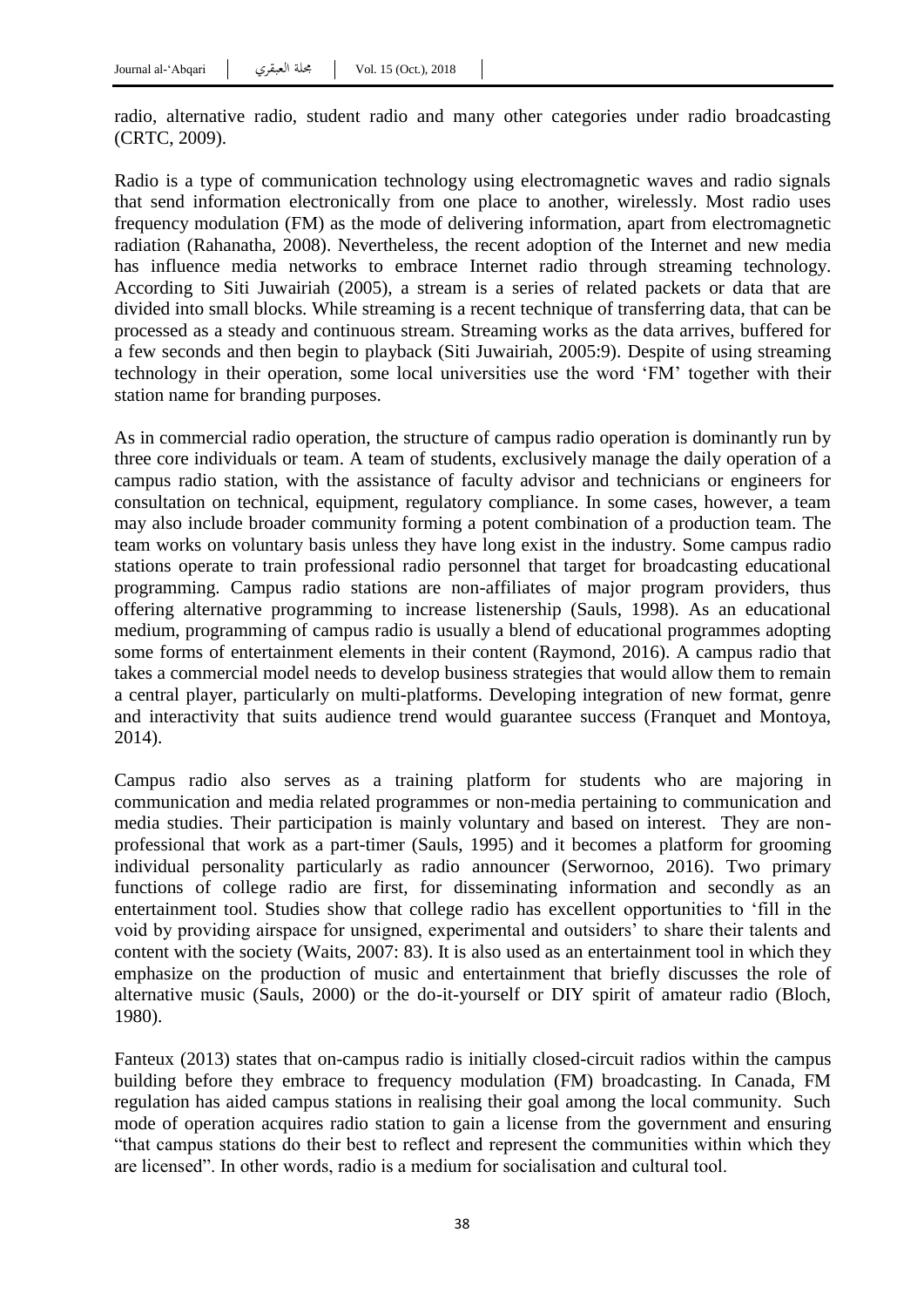Radio represents its locality, featuring its culture and reality (Fanteux, 2013). Apart from being a cultural tool, community representation by increasing their reach and relevance, which, in turn, has increased inclusivity and diversity in operations and programming. Most campus radios run musical and entertainment programmes in their programming because music is very influential among young people especially university students (Sauls, 1998). Music popularity and cooperation with local stations add on to the acceptance of songs among the university community (Destich and McClung, 2007). These cooperation and collaboration are also established between the commercial radio station and non-commercial radio station.

Regarding operational management, Sauls (1995) underlined ten critical aspects of managing college radio that are consistent particularly from the US context. A college radio usually operates in an on-going manner and often performed by part-time staffs or volunteer staffs, which mostly are students of the college itself or from the external community. Such a situation will influence programme scheduling of the radio as they may unable to fulfill day-to-day commitment due to study workloads. Therefore, faculty coordinator and students who handle a campus radio need consistency of staffing as they change regularly. Other common aspects of college radio operation as Sauls (1995) states, are as below:

- 1. Funding for radio operation is mostly limited and highly dependent on the university.
- 2. Demand for radio campus comes from a campus community that is lacking the knowledge in managing staffs, funding and operation of the station.
- 3. Suggestions from staffs of other faculties were often received to improvise content. Unfortunately, their participation and commitment in the operation and content development of the radio is limited.
- 4. The campus community also often confused over the station"s function.
- 5. The medium is given greater focus on commercial events and hardly recognise incampus events.
- 6. The campus radio station and campus newspaper often faced different obligations.
- 7. Station managers or advisors often use communication elements to foster harmony and agreement.

In most cases, campus radio is operated on a non-commercial system. Non-commercial radio is owned by non-profit groups that are usually of "state governments, local municipalities, college universities, public school boards, and community foundations" (Miller, 2017). However, adoption of commercialisation had influenced radio operation globally. As a consequent, some HEs had opted to run their campus radios using either fully commercial or partially (Sauls, 1998). This is evident in some campus radio in Australia and New Zealand (Reilly and Farnsworth, 2015). Nevertheless, other campus radio also adopts community radio model as in Ghana (Serwornoo, 2016). They generate income from students' fund generated via student fees (CRTC, 2009). Jemal Mohammed (2016) asserts that unstable management was among the cause of radio station closure, improper management, financial problems and technical breakdown. Some of the challenges faced by community radios can also be the cause for the closure of some radio stations, as what had happened to Harar Community Radio (HCR).

# **RESEARCH METHODOLOGY**

Qualitative study approach through the lens of a semi-structured interview was employed to gather data. Interviews with managers, technicians and producers of each station were executed to gain insights into how they manage the campus radio and what are the challenges of managing campus radio. This paper focuses on data generated from 2 universities in Klang Valley, Malaysia and another 2 in Yogyakarta, Indonesia. Interview results of universities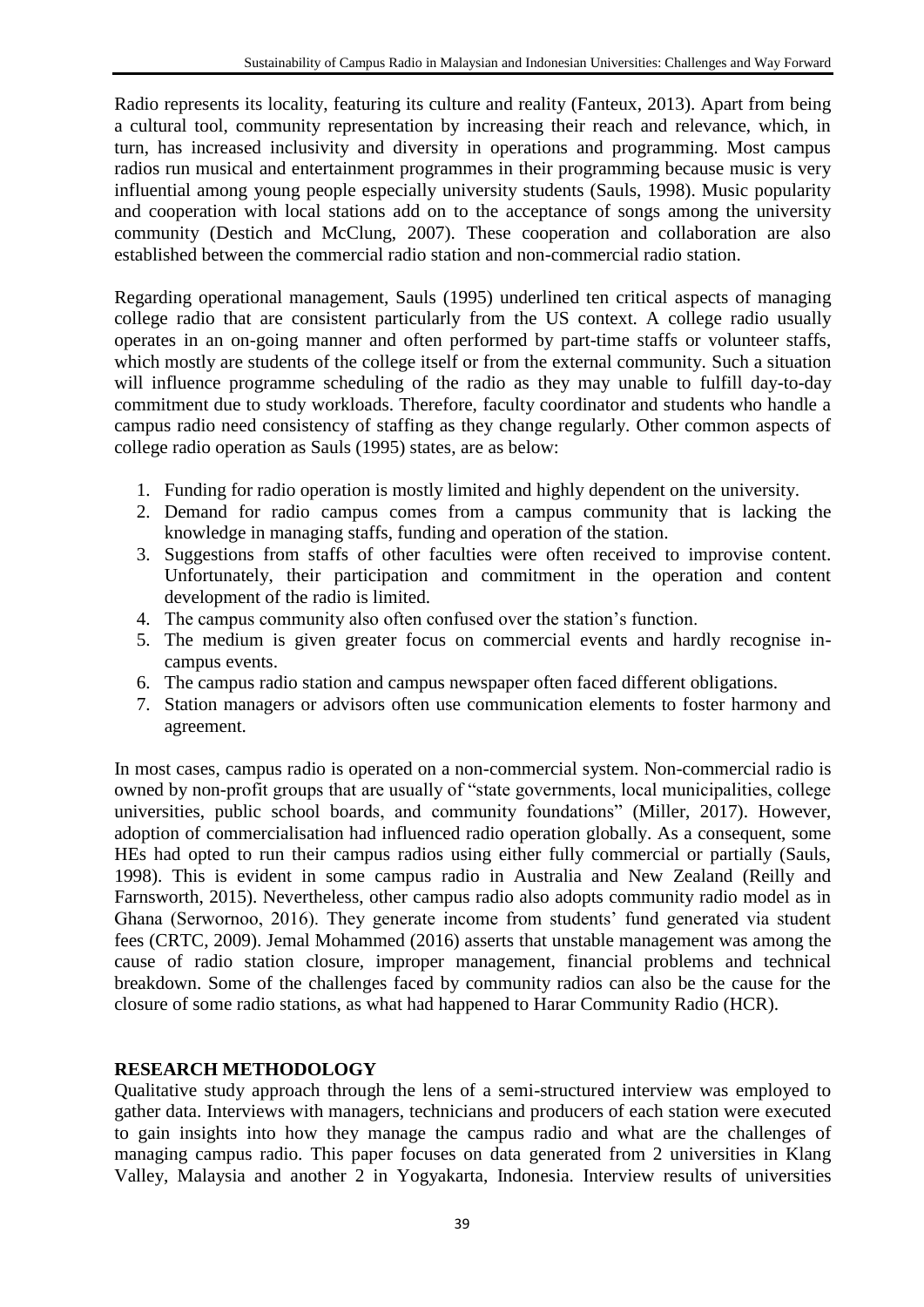campus radio managers in the Klang Valley – UFM and PutraFM, as well as UNISI and UNISIA in Yogyakarta, Indonesia were analysed and presented as follows.

### **THE CHALLENGES OF MANAGING CAMPUS RADIO IN MALAYSIA**

The results of this study can be classified into key thematic factors including the economy (market competition), programme content, human resource, technology and governance. An apparent economic element is market competition, to attract students to spend time listening to a radio. Majority of the target audience of a campus radio is university students. However, the era of convergence technology had offered many choices of media, and it is a tough fight between a non-commercial versus commercial radio to excel in the industry. As one respondent puts it:

"We are competing with commercial stations. Commercial programmes are more attractive, (have) popular presenter, every station has their advantages, more professional and more creative as they have financial strength. But we have a financial constraint." (Ahmad Nazri, 2016)

Station reach is another factor that influences station competency, particularly of frequencybased campus radios as they have to rival with commercial radio stations that have greater outreach, unlike campus radio where frequency range is somewhat limited.

"Our frequency is not that extensive. Among connected places are around Serdang, Gombak, Sg Besi. We need to expand our frequency and promote PutraFM as higher learning institution radio station." (Ahmad Nazri, 2016)

Radio facility technology is another challenging factor influencing campus radio operation. Informants from both UFM and PutraFM highlighted that their campus radio is operating with necessary equipment facilities using more than a decade of radio technology system. PutraFM uses Zara system, which they claimed is slightly timeworn as compared with the system the industry is currently using, Letron. Although having latest version software technology is somewhat unnecessary and based on budget, but it is worth applying for training purposes. Students would easily be accustomed to facilities and software used in the radio industry during their internship.

In relation to the advent of digital technology, adoption of streaming radio has become trend for many universities in Malaysia as they are easy-to-handle. Since most stations are run by students, streaming technology gives more options, flexibility and preferable for musical content. Audience reach is also extended covering the whole globe. The streaming approach is usually applicable after office hour or during non-peak hours of radio.

"The content for streaming and live frequency is different, streaming is more on songs, but broadcast contains more programmes. So response were more for broadcast programmes because it contains more information and we invite guests like artists on specific day." (Salleh, 2016)

Both UFM and Putra FM, does not allow advertisement to be aired in their radio stations due to their target audience are mainly university students, which generally tune in to the radio for its content. Limited indirect approach of product promotion is aired. The content is always the key to a radio station"s achievement. Therefore, operationalizing radio either traditional (frequency) or streaming, content development is definitely handled at least by a coordinator and a radio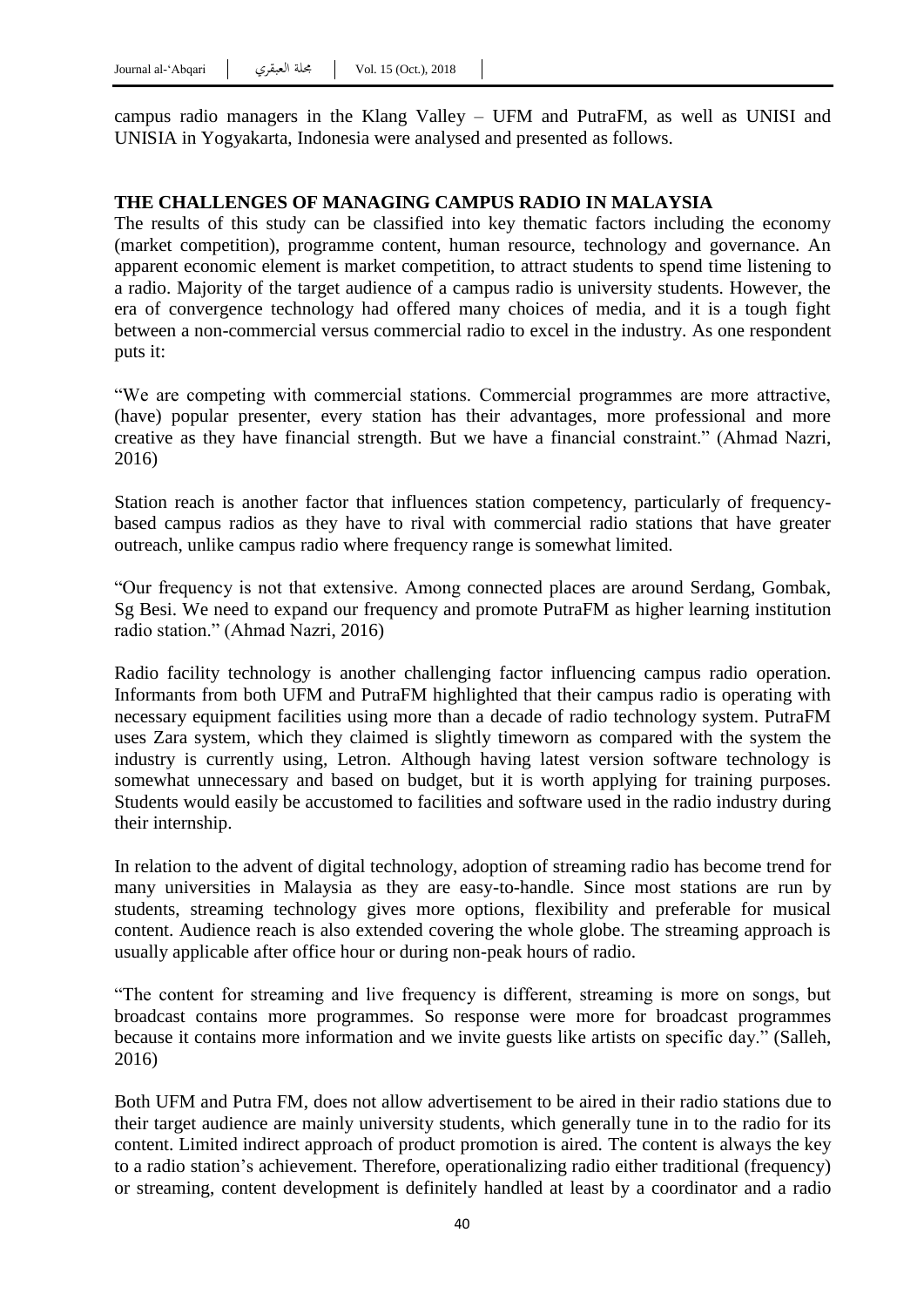producer. Broadcasting students voluntarily contributed their time in developing and maintaining broadcast programmes with passion. Based on interviews with informants at PutraFM, higher responses were gained for broadcast programmes rather than streaming during the day because of its informative content. They also invite guests regularly particularly popular artist on a specific day to boost greater listenership.

Despite these efforts, campus radio remains facing other forms of constraints mainly financial support from the administration. A campus radio is operated under specific department or faculty that manages the station to inculcate educational information in their daily content. Although their needs are unlike commercial radio stations, promotion, content development and talent management are key to support their operating system. There are costs that they must bare particularly on technical facilities to maintain radio operation.

"We need a large budget. In terms of finance for example, employer's salary. We have to work with the university. ..., the whole studio costs like RM3 million and that was like more than 10 years ago…. To change the set needs extremely high expenses, the money comes from the university, the university got it from the government." (Ahmad Nazri, 2016)

To apply for financial assistance, they have to plan and aim for the budget, preparation of paperwork including the requirements, including software, hardware, human resource and student incentives. Each department will propose their budget ahead of time at faculty and university levels. Some proposals get rejected several times and demands modification.

One of the issues in sustaining radio operation is the commitment of students in handling tasks as a presenter, reporter and editor. Students' commitment is temporal for specific duration throughout their studies. Pack classes, assignments and co-curriculums are among the constraints for their absenteeism despite their already scheduled tasks.

"The most they can hang on as a presenter is about two years. They cannot stay more than that may be because of being alone in the Conti, long stretching working hours. It is not easy being alone in the Conti under chilly condition. Most radio Contis are cold. No issue on safety as they are under control." (Ahmad Nazri, 2016)

While students manage their work, the technical staff monitor all technical aspects of a station. These technical staff assist students' work and provide consultation ensuring every tasks run smoothly. "In some universities, technical staff are part of a department in the faculty. For example, the technical staff here are under PutraFM same as other staff, they will receive monthly salary from the university including deejay, but they must be UPM students." (Ahmad Nazri, 2016)

# **THE CHALLENGES OF MANAGING CAMPUS RADIO IN INDONESIA**

UNISI is UII"s campus radio that started operation five decades ago. Many of their alumni had already establish their career in the industry. Nevertheless, many also came back to serve UII"s campus radio. They were those who had worked as a part-timer with the station and later being absorbed as permanent staff to assist operation. UNISI had initially begun operation through the financial support from the campus.

Over the years, UNISI managed to elevate its brand as among local listeners, changing the orientation of the station from campus-based radio network to professionally-run radio network. The more significant number of staff was employed by recruiting more non-UII alumni experts. However, the expansion of operation increases operational cost. Financial support for facilities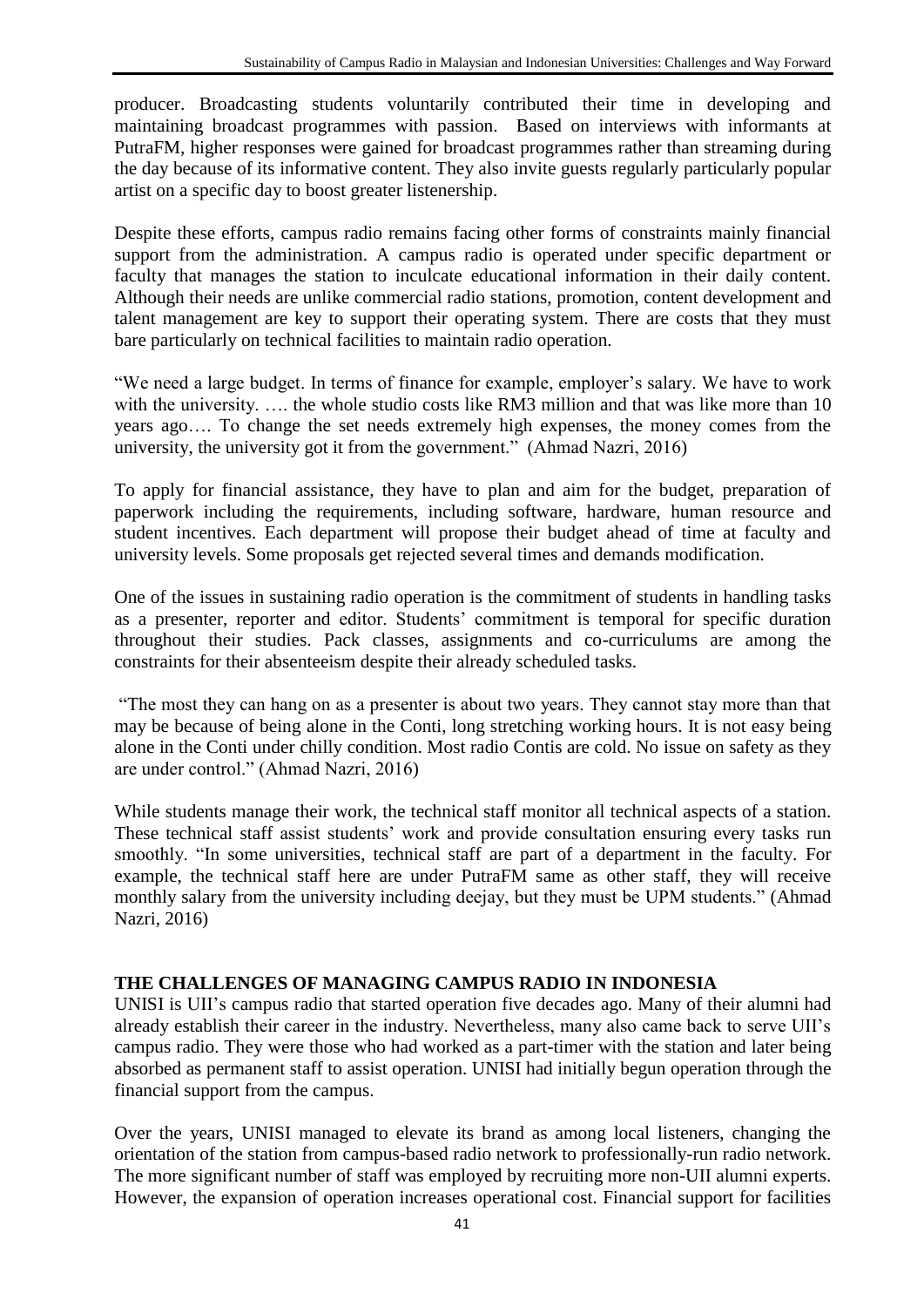and equipment maintenance becomes a constraint and were among critical challenges for sustaining smooth operation flow. As mentioned by an informant in an interview,

"Due to great challenges seeking financial support to buy equipment for radio transmission, we start moving into business in which our reliance for financial support from the university become lessen. We find our own money by selling air-time, and advertisement." (Masron, 2016)

In Yogyakarta itself, 46 radio stations reflect the stiff competition for upholding the best content and promotion in town. According to findings, one of the key challenges for operating campus radio in Yogyakarta arises from the economic needs of a media. Today, radio station does not only function as a platform for on-air broadcasting but also act as media activation.

UII uses media activation strategy approach in marketing their content by targeting at specific products users in the local market. They manage to increase product awareness through campaigns by placing their brands in locations and established consumer participation strategies based on popularity and listenership, which elevated radio sales.

"….to implement brand activation, we usually organize activities in campuses, any places that young people usually mingle around. This is how we run our business, it is very popular now, and that"s why we have to use now," (Rochman, 2016)

Despite of the many challenges, UNISI had recently strategized operation as a commercial entity, positioning the brand among the young community, which mostly are school or university students. Operating on 104.5FM covering an area of 3,186 square kilometres in Yogyakarta City and with stiff rivalry among radio networks, competition is considerably high. Nevertheless, traffic congestion in the most parts of the city had brought goodness for the station as UNISI has increased its listenership as an alternative media platform for the youth. As highlighted by one of the interviewees of the station, "radio becomes the medium for entertainment while they were on-the-road."

Regulating content and programming is utmost important in managing a radio. According to an informant, UNISI"s radio is consists of academic-based programmes, commercial programmes (75 per cent) and da"wah and education programmes (25 per cent). Every existing faculty at UII contributes most of the topics or programmes, which relate to their expertise. Three slots of talk show were allocated for three faculties each day. Contrarily, UNISIA broadcast 100 per cent of da"wah programmes from UII academics or students. Students from other universities in Yogyakarta are also encouraged to get involve in UNISI"s radio operation.

The management of UNISIA often reminds staff of the sensitivity of the information and being attentive in the selection process of their content. Apart from being creative, the resources of information must adhere to station guidelines and policies and be adequately acknowledged. In a country that practices multi-faith, the sensitivity of thoughts is essential, particularly for religious-related content.

"People from UII often remind us to be more selective for our content or *narasumber* (interviewees) for our radio program, because as you know we have a variety of Islam in Indonesia, so we have to ensure that our *narasumber* is from moderate Islam. …." (Masron, 2016)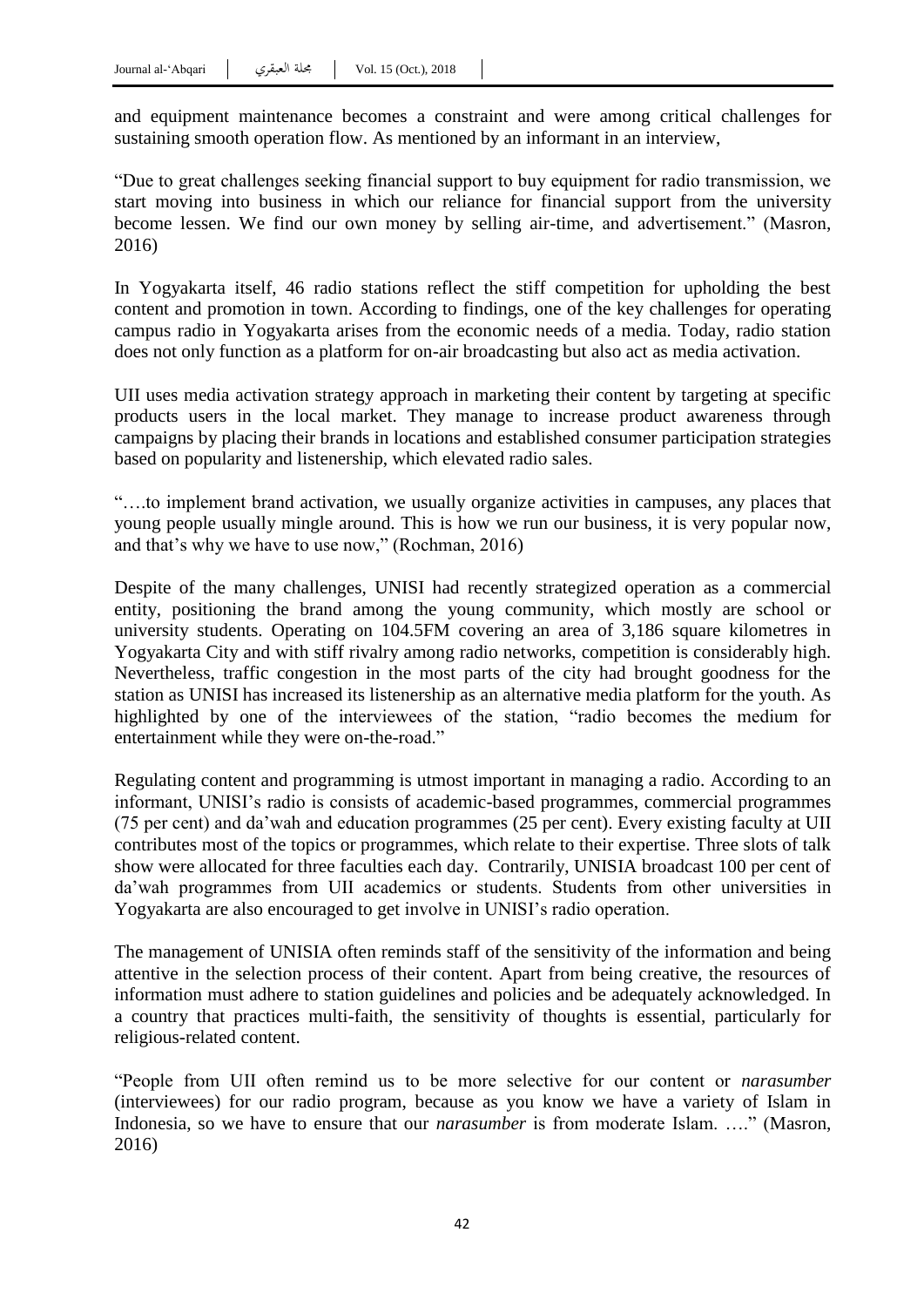Assurance of educational element in campus radio station is fundamental, without neglecting the attractive approach of presentation in various programme genre. A producer or commentator must at all times be creative in creating new ideas and adopt a better approach from the market competitors.

"Our *narasumber* must have an educational vision, not mainly having jokes but they also must have knowledge and information.... We will ensure everything are being transmitted to the listeners are educative or containing educational elements. ….. We always come up with something new and better than other radios in Yogjakarta." (Masron, 2016)

In other words, seeking a talented and creative persons is of utmost importance to avoid boredom in a programme. It is understood from the informant that one of the significant challenges that UNISI had faced in sustaining a good quality of station presentation was to seeking and selecting a good announcer. Talent hunting was organised through alumni and nonalumni auditions, and advertisements.

The adoption of new technology mainly through hardware and software is the current approach of penetrating radio station listeners. Internet, for instance, has become the medium for commercialization as it increases radio station reach thus, elevating popularity and branding. As UNISI adopt commercialization strategy in managing the station, competition between the traditional media platform and social media platforms such as television and Youtube is unavoidable.

Limitation of range of radio coverage is another challenging factor for UNISI due to stiff competition of spectrum space between commercial and non-commercial radio stations. Every district in Yogyakarta has their radio station. UNISI's operational coverage range is set within 20 kilometres as stipulated by the local regulatory body. Due to current media branding and promotion approach the station had actively involved in "media activation" campaigns through various platforms to promote national products as a medium for boosting their station popularity.

## **CONCLUSION**

This research has highlighted similar themes of campus radio operation challenges from Malaysia and Indonesia context, as underlined by Sauls (1995, 2000). The key challenges in managing radio and the way forward mostly underlines economic, content and technology factors. These factors are critical to the operating system and managing patterns of a campus radio in sustaining their station functions.

As with other business entity, financial constraint is the key for survival of campus radio station. Although the majority of these radios are non-commercial, efforts for managing operational system particularly regarding human resource such as recruitment, staff and student commitment, training and talent development is vital. Most campus radio station managed to handle student commitment well. Although they are the key player and the backbone of radio station operation, motivational support for students would benefit to raise their emotion and energy during pack hour of classes. Providing greater and functional space would also enhance social engagement as a form of support system that encourages students or alumni of their contribution for the station.

Although research finding did not highlight much on disciplinary problem, a well-structured management, organization of work and time management are keys to a smooth radio station operation.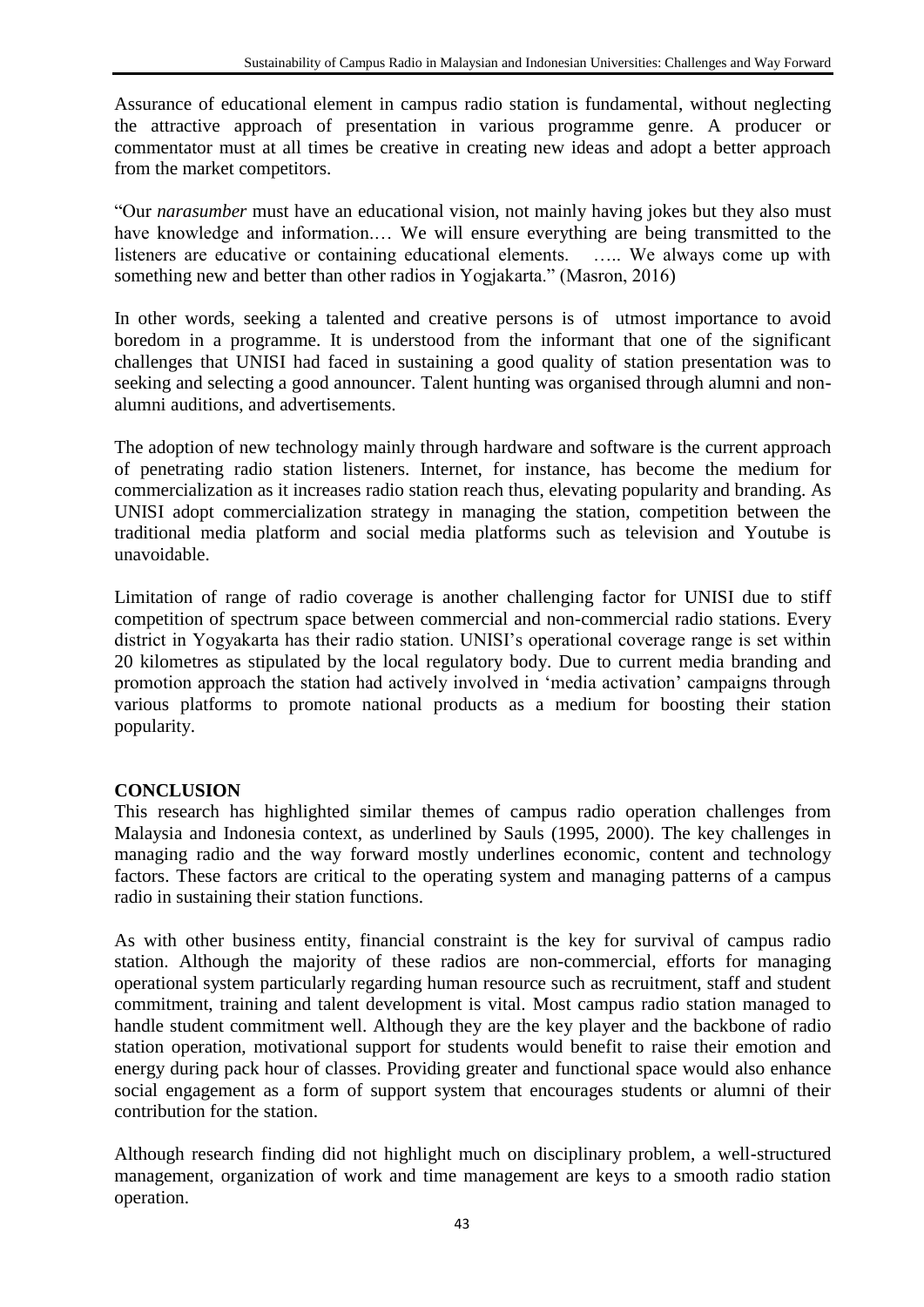Creative space and more opportunity, trust and flexibility should be encouraged for students. As a platform for enhancing knowledge and skills for students, the orientation of activities should remain central at benefiting students by opening more innovative ideas for content. In this sense, adoption of commercial radio campus model can venture and elevate students potential at a higher level.

Maintenance of station facilities is also costly. Many of the facilities and equipment are innovation-driven hardware and software, which become worthless after a specific duration. Some material is too fragile, thus positioning technical consultant is compulsory. To survive, diversify approach of funding resources should be generated but not necessarily by adopting commercialization as Sauls (2000) mentioned. Having the latest up-to-date facilities will not guarantee good performance and popularity. Therefore, universities should think creatively to reduce dependency on university allocations and generate greater opportunities instead for additional income resources.

Competition wise, Malaysia campus radio"s competitive platform is somewhat moderate as they are individual-operated based, monitored and administrated by a university. The tension is less felt by local campus radio station as compared to the radio station in Yogyakarta. The local campus radio stations were using non-commercial approach rather than the commercial strategy by UNISI. In Yogyakarta, radio stations compete due to a large number of radio stations in each district as well as the limitation of station range in specific areas.

Both campus radio station in Malaysian and Indonesian adopted educational-based programme content and presentation, combined with entertainment elements remained as dominant genre used to attract radio listeners. Adoption of website and social media platform enable campus radio station being operated round-the-clock. Although economic factor would hinder some universities for greater opportunities in strengthening their brand and content, conforming operation to the latest technology trend mainly streaming technology is another key to sustaining radio station. Malaysian government seem to have less interest on local campus radio as a platform for contributing young and creative people towards knowledge economy due to the small allocation of license for frequency-based campus radio. The condition however, should not discourage local universities from using radio as educational platform. Instead, in the current wake of ICT and industrial revolution era, campus radio station should develop or invest in using software applications for easy downloading purposes which would enhance greater interactive learning activities within campus community.

#### **ACKNOWLEDGEMENT**

We would like to acknowledge Universiti Sains Islam Malaysia for the award of USIM research grant (code no: PPP/USG-0116/FKP/30/10116) that enable us to write and publish this article.

### **REFERENCES**

Bloch, L. M. (1980). *The gas pipe networks: A history of college radio 1936-1946*. Cleveland, OH: Bloch.

- Brian Fanteux. (2013). Beyond campus borders: Canadian campus radio and community representation on the FM Dial. *The Radio Journal: International Studies in Broadcast & Audio Media*, *11*(2), 137-153, Intellect Ltd.
- Bukhory, I., & Sankaran, R. (1994). Communication Education at Institut Teknologi MARA: Responding To Media Needs. In AMIC Seminar on Communication Education and the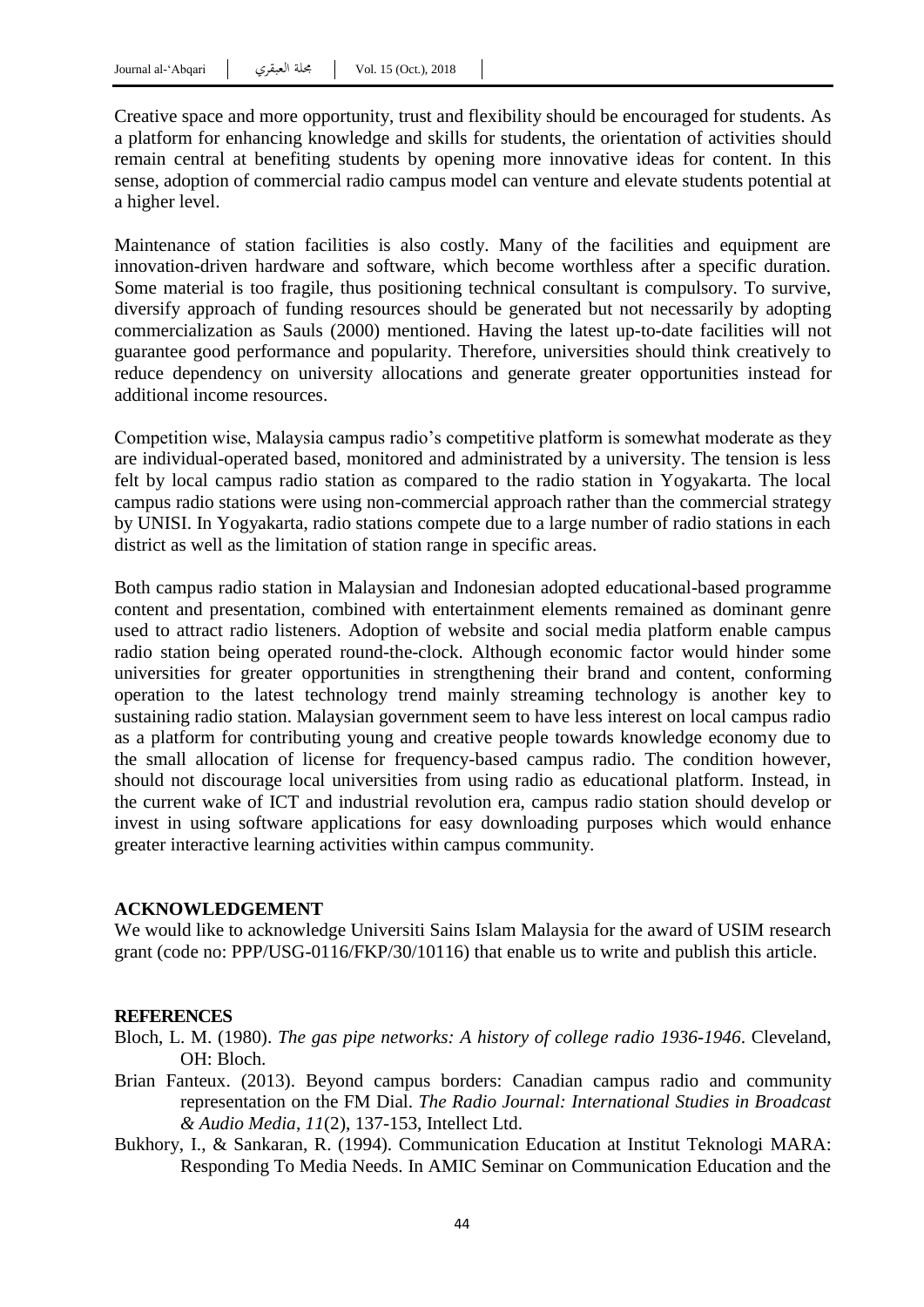Needs of the Media, Kuala Lumpur, Sep 29-0ct 1, 1994. Singapore: Asian Media Information and Communication Centre.

- CRTC. (2009). International Approaches to Funding Community and Campus Radio, Canadian Radio-Television and Telecommunications Commission Report, 31 March 2009, https://crtc.gc.ca/eng/publications/reports/radio/connectus0903.htm (accessed on 2/08/2018).
- Franquet, R. and Montoya, M. I. V. (2014). Cross-Media Production in Spain's Public Broadcaster RTVE: Innovation, Promotion, and Audience Loyalty Strategies, *International Journal of Communication, 8*, 2301–2322.

IIUM radio http://www.iium.edu.my/kulliyyah/kirkhs/iiumfm.

- Jemal Mohammed. (2018). The Use of Community Radio to Support Local Development Efforts in Ethiopia: The Case of Waghimra Community Radio. *Malaysian Journal of Communication*, *34*(2), 188-204
- Khatijah Othman, Zulkiple Abd Ghani, Maziahtusima Ishak, Siti Rugayah Tibek, Noor Azizi Ismail. (2017). Pembelajaran Islam Sepanjang Hayat (PISH): Ke Arah Melahirkan Generasi Seimbang Untuk Pembangunan Negara, *Jurnal al-'Abqari, 12*(Special Edition) Dis., 107-119.
- Lister, Brian, Mitchell, Caroline and O"Shea, Tony. (2010). Managing Radio, Sedgefield England: Sound Concepts Ltd (http://www.soundconcepts.ltd.uk/managingradio /Managing%20Radio%20v2.pdf), accessed 2/08/2018.
- Malaysian Communications and Multimedia Commission. (2007). Guideline on the Provision of FM Campus Radio Service (MCMC/G/07/07-campus radio), accessed on 23/7/2018.
- Miller, K. J. "Educational Engagement: College Radio, Digital Media, and Organizational Change" (Doctoral thesis). University of Iowa, 2017. http://ir.uiowa.edu/etd/5813.
- Norazimah Abd Rashid, Liana Mat Nayan, Aruna Raj A/P Devarajoo. (2016). Literasi dalam Memperolehi Hiburan Bermaklumat: Kajian dalam Kalangan Remaja di Malaysia. *Jurnal al-'Abqari*, *9*(Special Edition) Nov., 95-105
- Osunkunle, Oluyinka O. (2008), "Campus Based Radio Stations As Agents Of Social Change In Post-Apartheid South Africa: An evaluative study'. *Ejournalist*, 8(1), 1-19. http://ejournalist.com.au/ejournalist\_v8n1.php. Accessed on 2/08/2018.
- PutraFM. http://www.putrafm.upm.edu.my/v2/.
- Rachel Destich B.S. & Steven McClung. (2007). Indie to an Extent? Why Music Gets Added to College Radio Playlists. *Journal of Radio Studies*, *14*(2), 196-211.
- Reilly, Brendan and Farnsworth, John. (2015). Going Commercial: Navigating Student Radio in A Deregulated Media Marketplace. *Interactions: Studies in Communication & Culture*, *6*(1), 9-27. Intellect Ltd doi: 10.1386/iscc.6.1.9\_1
- Sauls, S. J. (1995). College Radio: 10 Points of Contention from the Management Perspective. Paper prepared for the Texas Association of Broadcast Educators Fall Student/Faculty Conferences, San Antonio, Texas, 30 September, 1995, (accessed https://eric.ed.gov/?id=ED385885.pdf on 2/08/2017).
- Sauls, S. J. (2000). *The Culture of American College Radio*. Ames: Iowa State University Press.
- Sauls, S.J. (1998). The Role of Alternative Programming in College Radio. *Studies in Popular Culture*, *21*(1) (Oct), 73-81. https://www.jstor.org/stable /23415267.
- Serwornoo, Michael Yao Wodui. (2016). *The Changing College Radio Model of Broadcasting In Ghana*. https://www.cbaa.org.au/article/changing-college-radio-model-broadcasting -ghana (accessed on 6/08/2018).
- Siti Juwairiah Noh. (2005). KUTKM Streaming Radio: Content Development. Bachelor Degree Academic Project. Melaka: Kolej Universiti Teknikal Kebangsaan Malaysia.
- Suleiman Princess Raheema. (2014). The Challenges and Prospects of A Campus Radio (FM) Station: What It Should Be and What It Is; A Case Study of 98.9 Buk.FM, Bachelor Degree Research Project. Kano: Bayero University Kano.